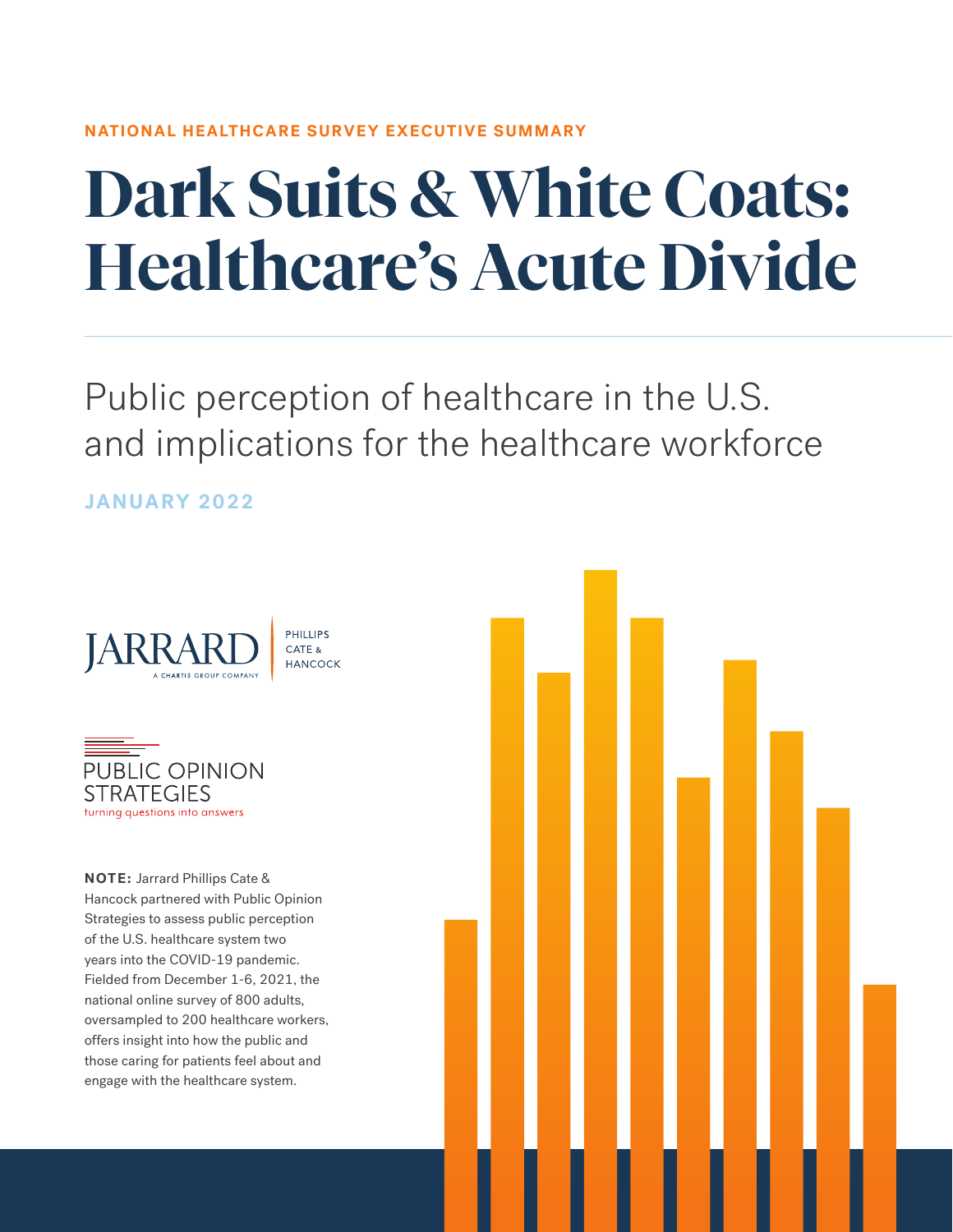#### THE BOTTOM LINE

Two years on from the pandemic's opening salvos, healthcare is witnessing a meaningful gap in public perception regarding the people providing care and the institutions where that care is delivered.

People love their doctors and nurses. They even have appreciation for their chosen hospital. But among the public and healthcare workers, there's perceived tension surrounding the business of care. It's a growing concern over how hospitals prioritize between money and patients, how they handle access and equity and how they support their staff.

The public trusts healthcare workers. In April 2020, 89 percent of adults had a favorable opinion of both doctors and nurses. Today, that number still hovers around 85 percent. Despite this healthcare heroism, the public has only lackluster approval of hospitals based on their business practices.

The Jarrard National Consumer Survey was fielded just as the omicron variant began making headlines. It reveals that even after two years of caring for patients in the most trying circumstances, there's only weakly held support for hospitals' approach to the business of healthcare. This soft support leaves patients – and employees - vulnerable to being swayed by critics and competitors, putting hospitals at risk of lower loyalty and open to reputational damage.

Though not reflected in the survey, that risk is likely compounded by the stunning virulence of omicron, which is once again straining hospitals, doctors, nurses, communities – and of course patients themselves. The public is tired and angry. Healthcare workers are tired and angry. Acute care facilities are stretched thin. How does this affect perception of the hospital itself as an employer and as a community servant?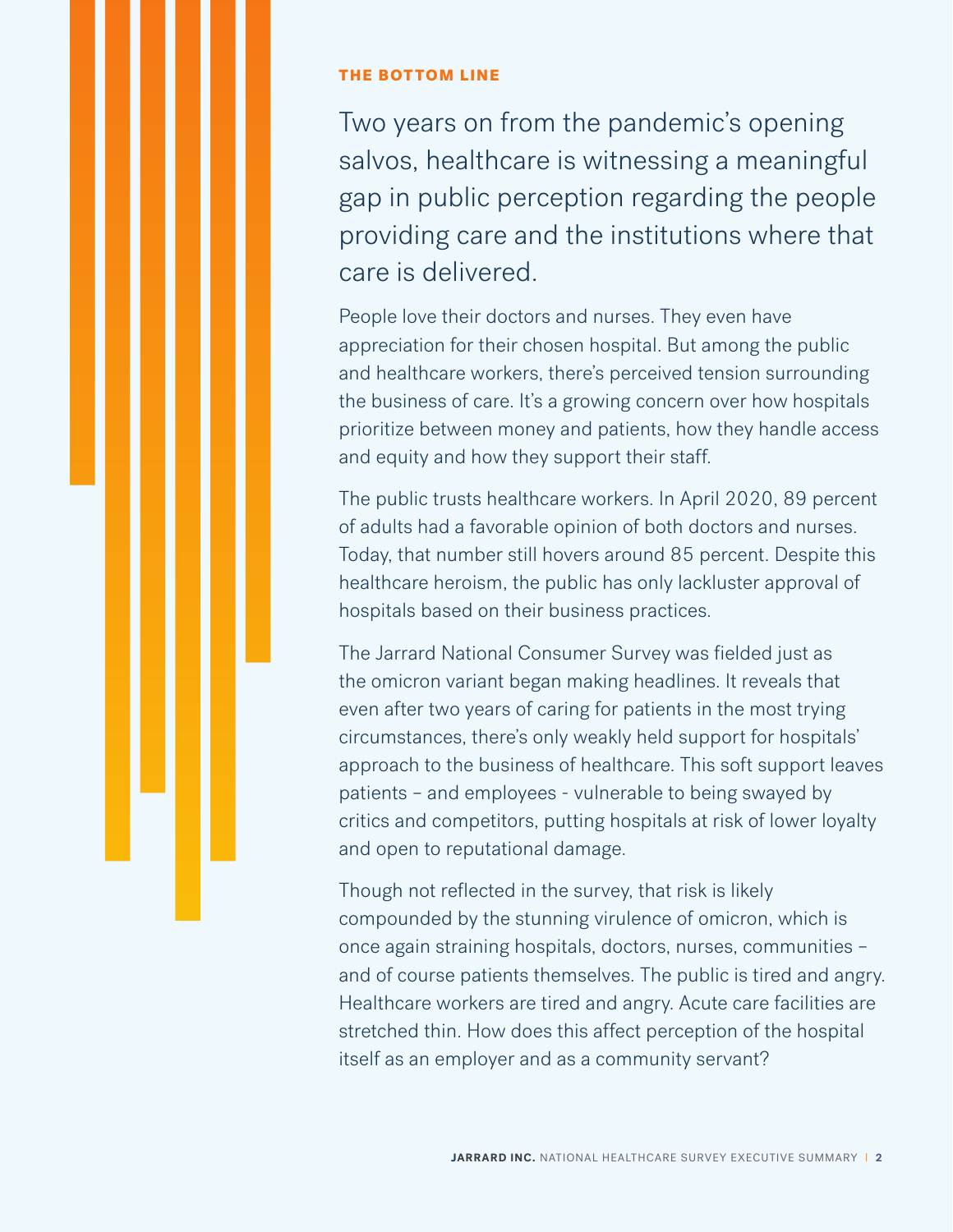## **Key Findings**



Fear of COVID-19 is receding, leaving new contours in the healthcare landscape.



The current and future healthcare workforce faces unprecedented risk.



For hospitals, the business of healthcare is casting a shadow on the mission of care and is a vulnerability others may exploit.



There is a burning platform for hospitals facing competition from other organizations for resilient but burned-out talent.



Quality of care and trust in the individuals providing it are potential silver linings for hospitals…and potential solutions.

### Looming questions raised by the data include:

- Does trust in the individuals delivering care create a halo for the provider organizations where they work? Does it protect hospitals from skepticism of whether they prioritize patients over money and fulfill their mission?
- How do healthcare workers themselves feel about the organizations where they work?
- How can hospitals use the positive sentiment to advance their mission, build relationships with patients and attract and retain healthcare workers in a challenging, competitive environment?

This survey explores trends in the relationship between hospitals, the people who work or seek care in them and the communities they serve. But it goes a step further than merely quantifying and qualifying the issues. It offers actionable insight on how to close the gap.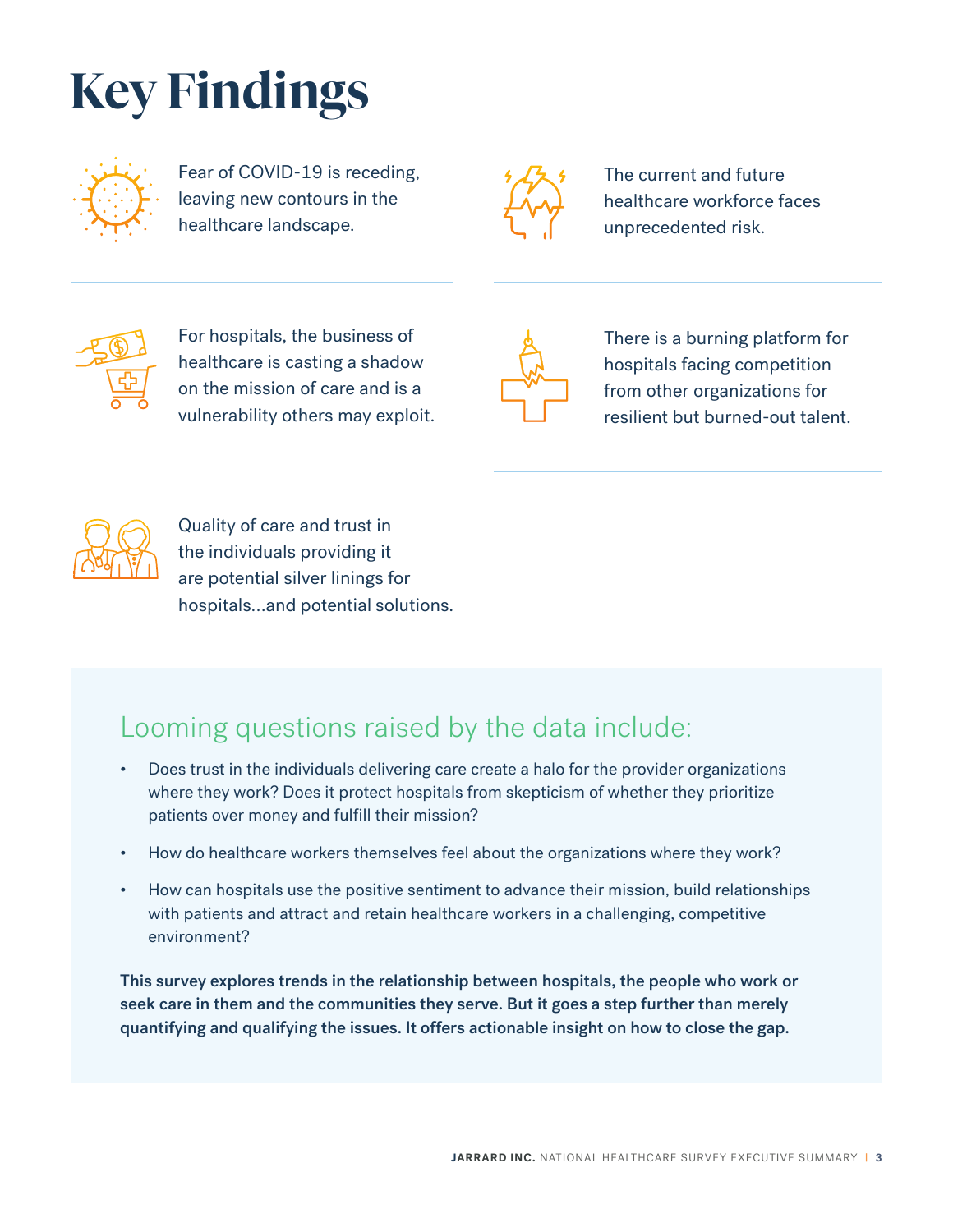### **Fear of COVID-19 is receding, leaving new contours in the healthcare landscape.**



The coronavirus The economy

● Total Worried ● Total Not Worried are worried about the possibility of someone in their immediate family or themselves catching the coronavirus. *76% in January 2021* **58% 35%**  20% **58%**  76% January 2021 December 2021

and jobs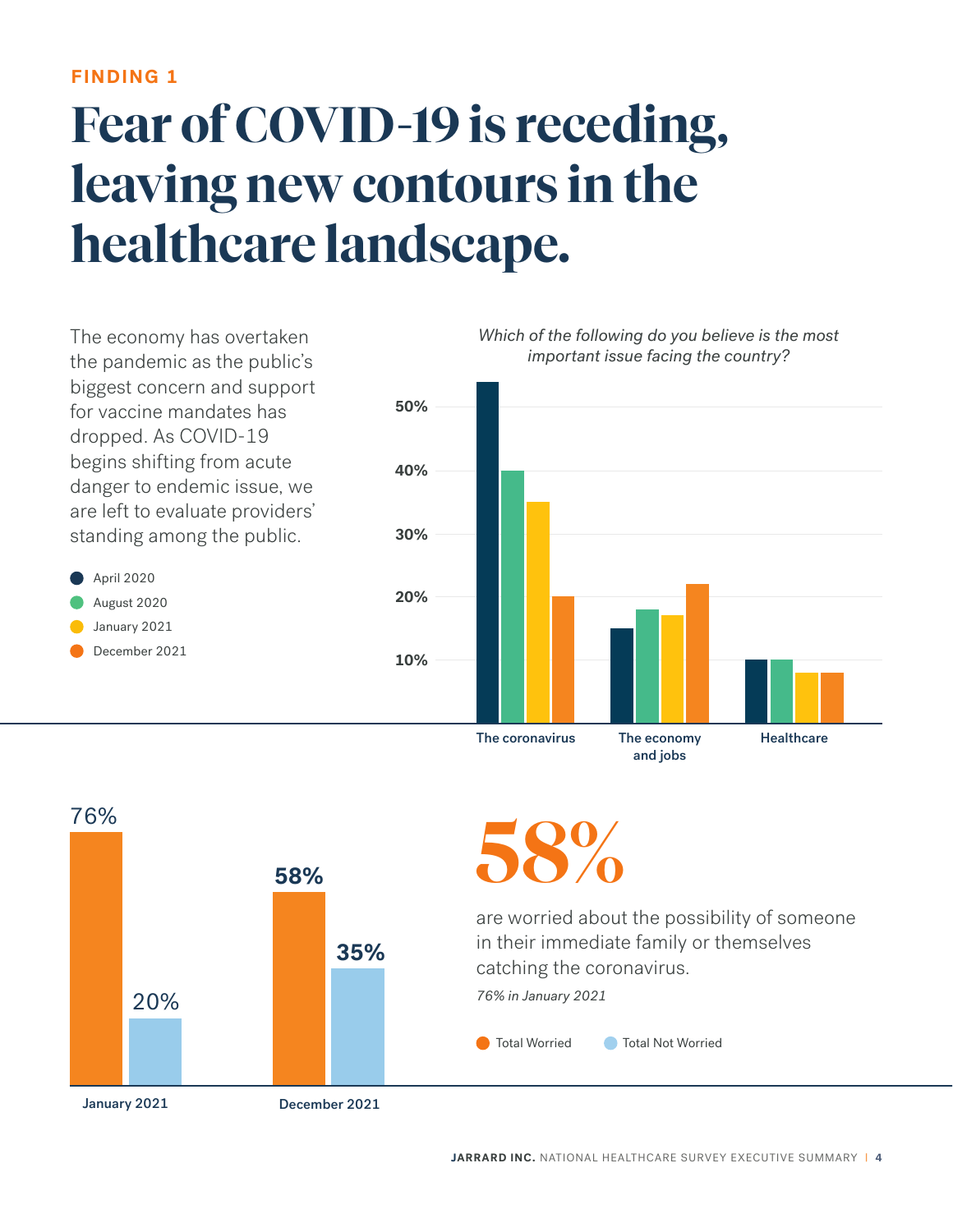### **For hospitals, the business of healthcare is casting a shadow on the mission of care.**

Providers would benefit from bringing their mission back to the forefront and demonstrating their commitment to patients over finances. They can't assume that because people prefer to receive care at a specific hospital or are happy with the quality of care it means they feel good about the organization and its business practices.

Only<br>Feel strongly that their preferred hospital is a good community partner. Only

*My preferred hospital is a good community partner providing charity care and working well with others in the community.*



of adults feel strongly that their preferred hospital is more focused on its patients than on its business. **42%** Only

Healthcare workers are slightly more skeptical than the general public that their hospitals put patients ahead of finances.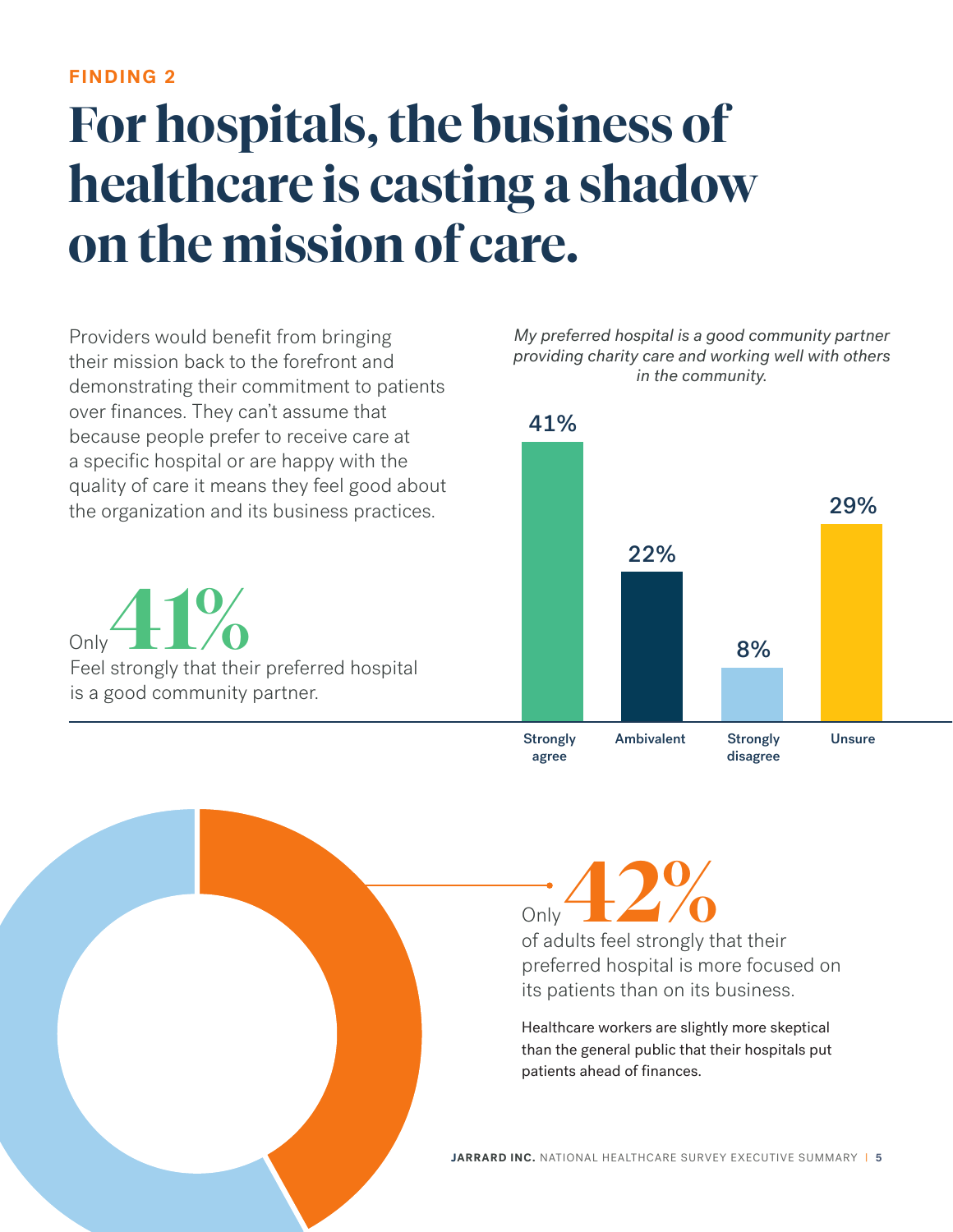### **Quality of care and trust in the individuals providing it are potential silver linings for hospitals…and potential solutions.**

Doctors and nurses remain the most trusted voices when it comes to healthcare issues. Trust in hospitals has settled since the pandemic's onset but remains well above other sectors of the industry.

*When it comes to providing information about critical health issues, how much do you trust each of the following:*

- Total Trust January 2021
- Total Trust December 2021

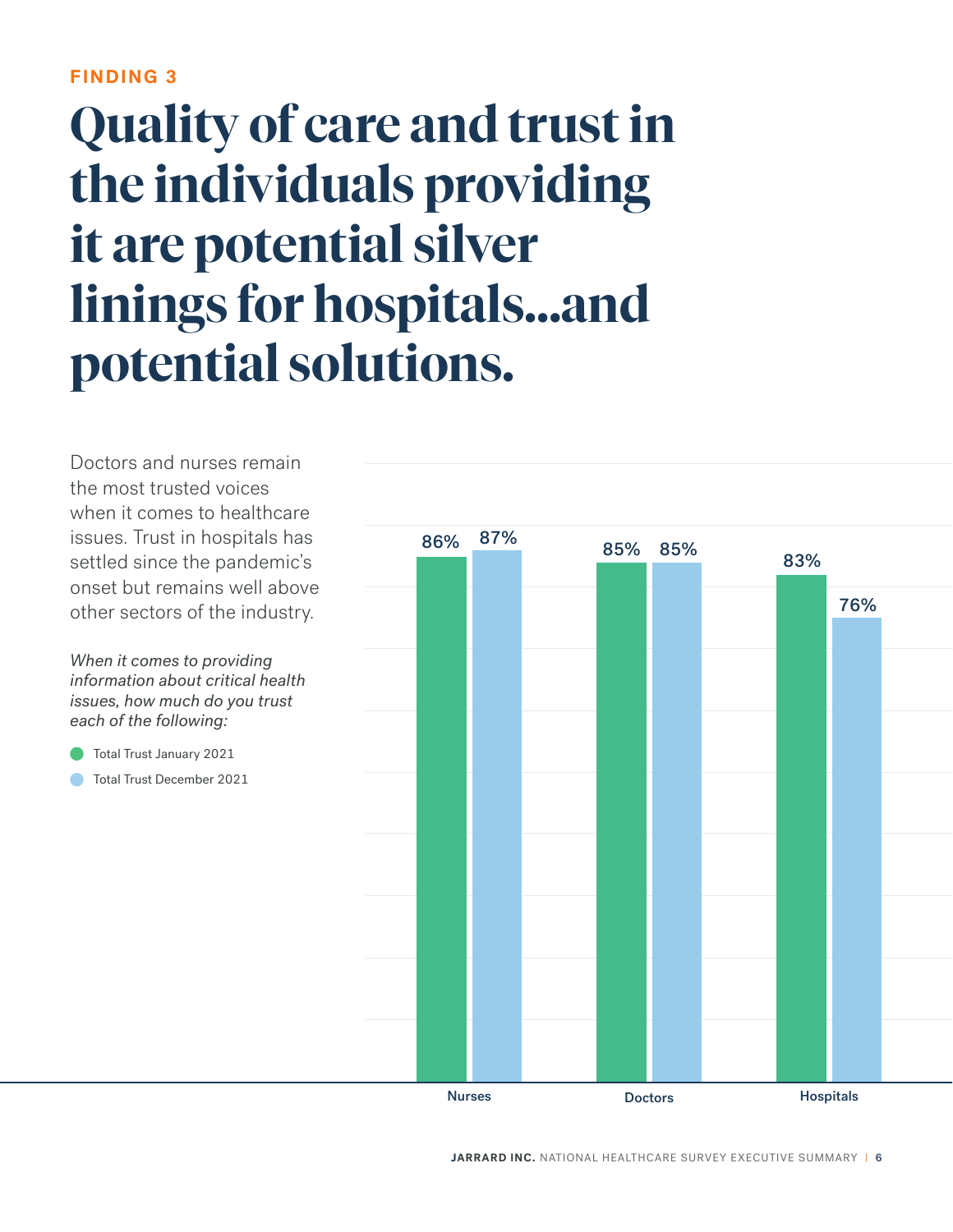#### STABILIZING THE HEALTHCARE WORKFORCE

Throughout the pandemic, the importance of a stable, healthy healthcare workforce was brought to the fore. Yet, with pre-pandemic concern about burnout and nursing shortages, a fundamental worry has been that the individuals caring for patients, already stretched thin, would be brought to their knees by COVID-19.

Indeed, workforce shortages caused by illness, caregivers leaving the profession or moving to other roles within healthcare and vaccine mandates wreaked havoc on hospitals facing surge after surge on top of regular operations. Though the danger to provider organizations from COVID-19 remains significant thanks to the omicron variant, we are now in a position to consider how the healthcare workforce will be affected going forward. How severe is the burnout? How many staff and clinicians are still considering other options? Do healthcare workers feel a sense of connection with and support from their employers that could help those caregivers weather the storm? And for those looking to stay, what type of environment do they really want?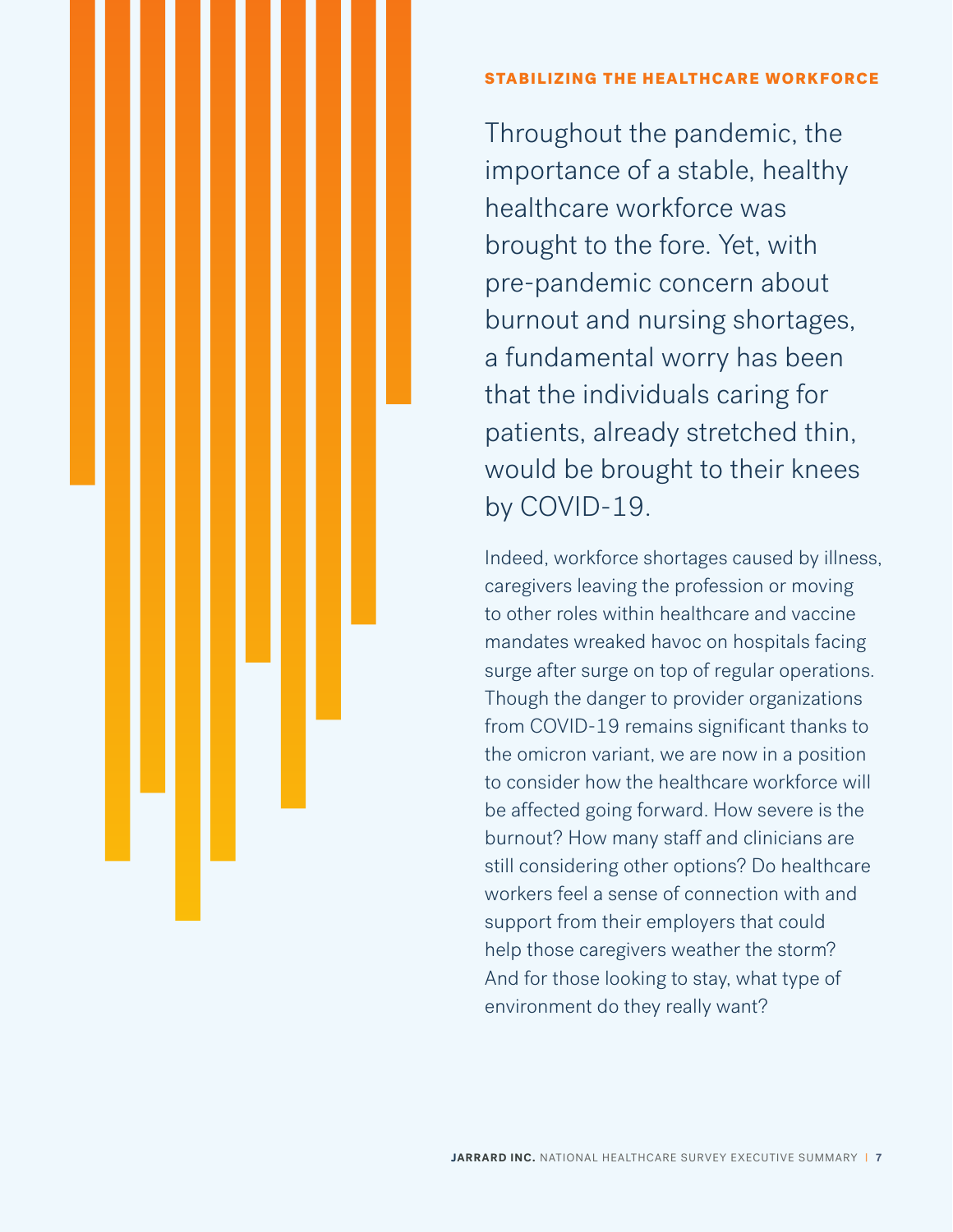### **The current and future healthcare workforce faces unprecedented risk.**

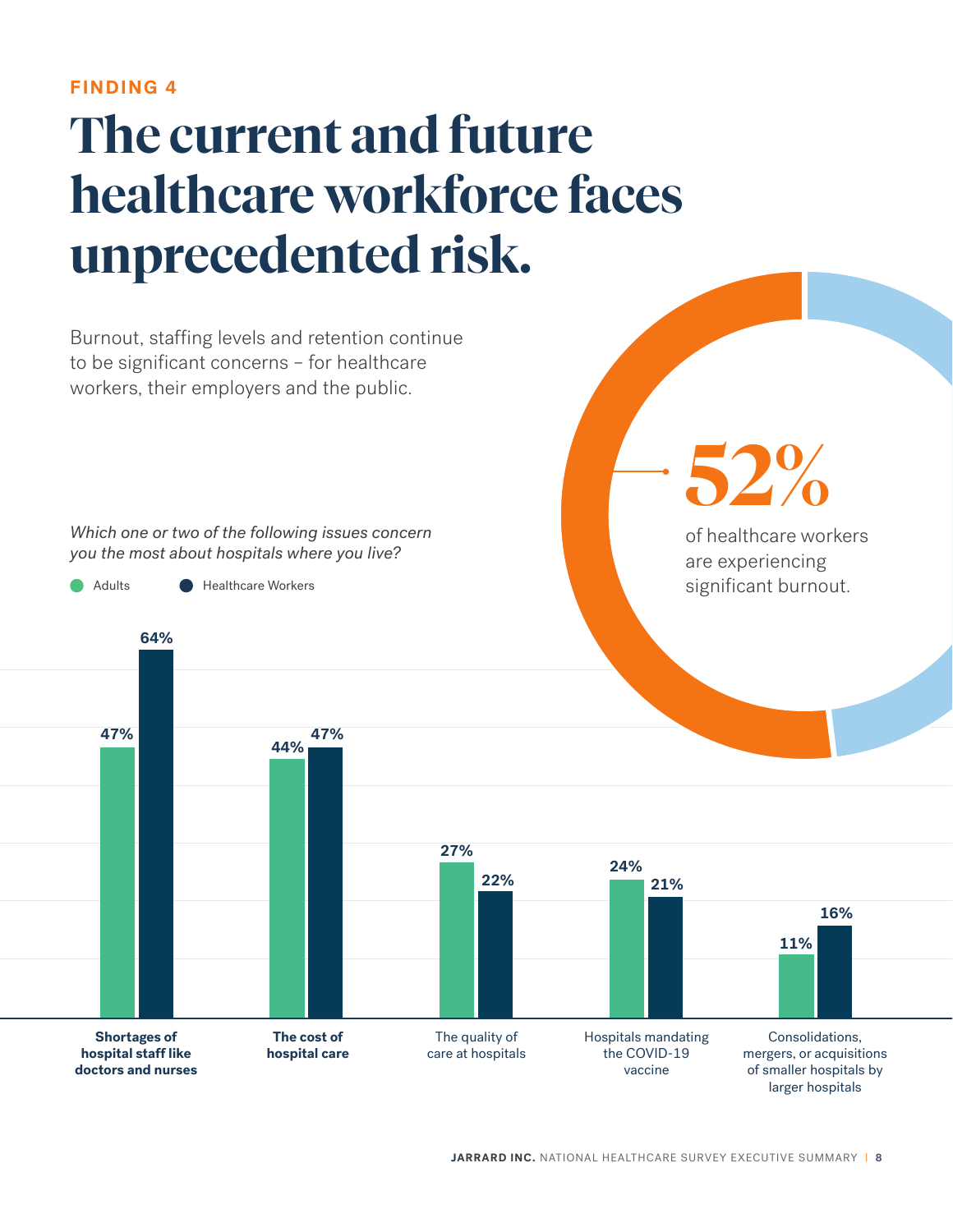### **There is a burning platform for hospitals facing competition from other organizations for resilient but burned-out talent.**

A majority of healthcare workers feel supported by and connected to their employer, but provider organizations must address feelings of disconnection and lack of support among the sizeable minority who do not.

Health tech and travel nursing are desirable alternatives to working in hospitals.

**52%** Current Job Ideal Employer

**30%**

of healthcare workers think their employer does not value mental health